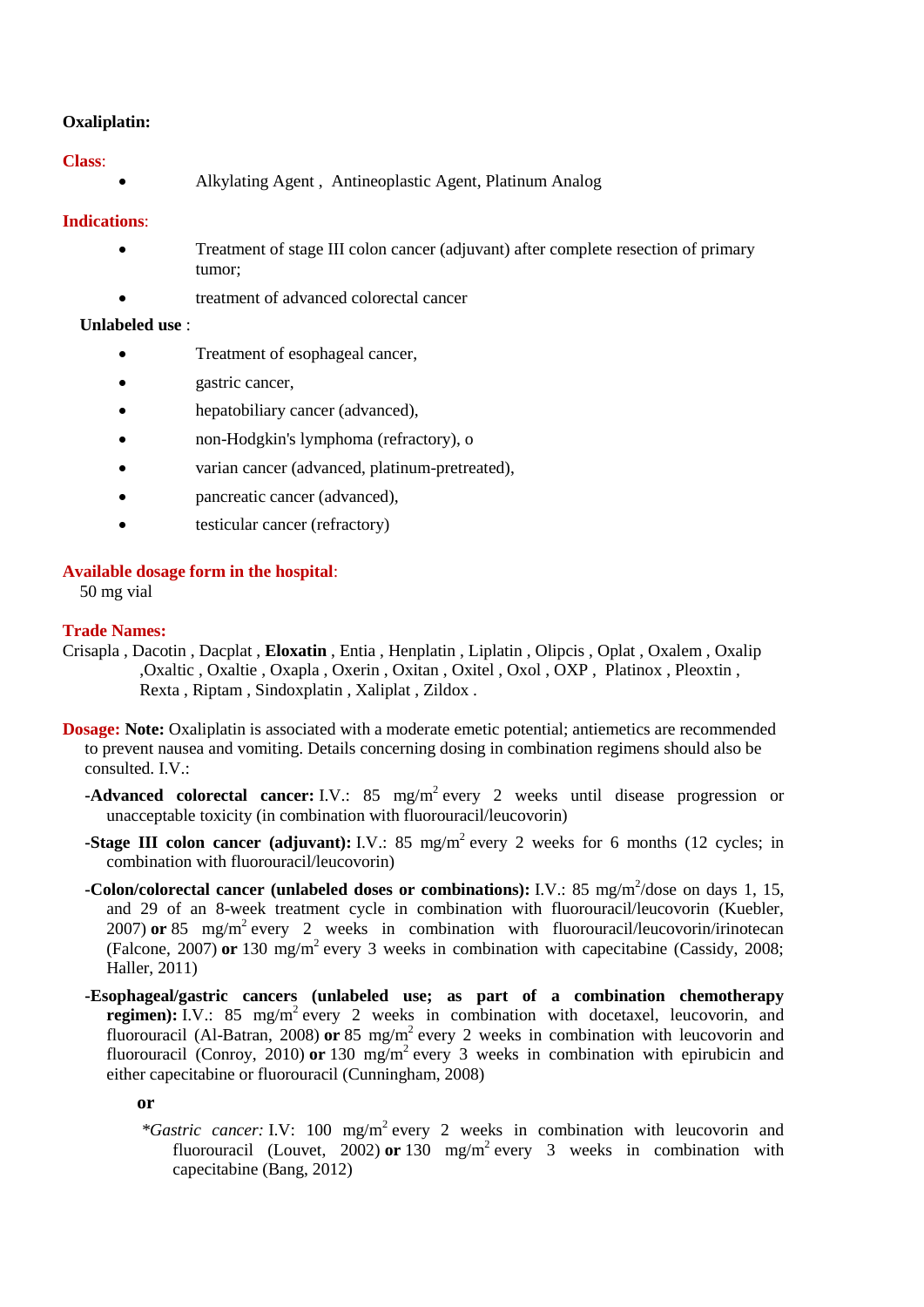- **-Hepatobiliary cancer, advanced (unlabeled use; as part of a combination chemotherapy regimen):** I.V.: 100 mg/m<sup>2</sup> every 2 weeks (Andre, 2004) **or**130 mg/m<sup>2</sup> every 3 weeks (Nehls, 2008)
- **-Non-Hodgkin's lymphoma, refractory (unlabeled use; as part of a combination chemotherapy regimen):** I.V.:  $25 \text{ mg/m}^2/\text{day}$  for 4 days every 4 weeks (Tsimberidou, 2008) or 100 mg/m<sup>2</sup> every 3 weeks (Lopez, 2008; Rodriguez, 2007) **or** 130 mg/m<sup>2</sup> every 3 weeks (Chau, 2001)
- **-Ovarian cancer, advanced (unlabeled use):** I.V.: 130 mg/m<sup>2</sup> every 3 weeks (Dieras, 2002; Piccart, 2000)
- **-Pancreatic cancer, advanced (unlabeled use; as part of a combination chemotherapy regimen):** I.V.: 85 mg/m<sup>2</sup> every 2 weeks (Conroy, 2005; Conroy, 2011; Pelzer, 2011) **or** 100 mg/m<sup>2</sup> every 2 weeks (Louvet, 2005) **or** 110-130 mg/m<sup>2</sup> every 3 weeks (Xiong, 2008)
- **-Testicular cancer, refractory (unlabeled use; in combination with gemcitabine):** I.V.: 130 mg/m<sup>2</sup> every 3 weeks in combination with gemcitabine (De Georgi, 2006; Kollmannsberger, 2004; Pectasides, 2004) or 130 mg/m<sup>2</sup> every 3 weeks in combination with gemcitabine and paclitaxel) (Bokemeyer, 2008).

#### **Geriatric**

No dosage adjustment necessary. Refer to adult dosing.

#### **Renal Impairment**:

# **Manufacturer's recommendations:**

*\*U.S. labeling:*

 $-Cl_{cr} \geq 30$  mL/minute: No dosage adjustment necessary.

-Cl<sub>cr</sub> <30 mL/minute: Reduce dose from 85 mg/m<sup>2</sup> to 65 mg/m<sup>2</sup>.

*\*Canadian labeling:*  $Cl_{cr}$  < 30 mL/minute: Use is contraindicated.

**Alternate recommendations:**  $Cl_{cr} \geq 20$  mL/minute: In a study with a limited number of patients with mild-to-moderate impairment, defined by the authors as  $Cl_{cr}$  20-59 mL/minute (determined using 24-hour urine collection), oxaliplatin was well-tolerated, suggesting a dose reduction may not be necessary in patients with  $Cl_{cr} \ge 20$  mL/minute receiving every-3-week dosing (dose range:  $80-130$  mg/m<sup>2</sup> every 3 weeks) (Takimoto, 2003).

#### **Hepatic Impairment:**

Mild, moderate, or severe impairment: No dosage adjustment necessary (Doroshow, 2003; Synold, 2007).

### **Dosing: Obesity**

*ASCO Guidelines for appropriate chemotherapy dosing in obese adults with cancer:* Utilize patient's actual body weight (full weight) for calculation of body surface area- or weight-based dosing, particularly when the intent of therapy is curative; manage regimen-related toxicities in the same manner as for nonobese patients; if a dose reduction is utilized due to toxicity, consider resumption of full weight-based dosing with subsequent cycles, especially if cause of toxicity (eg, hepatic or renal impairment) is resolved (Griggs, 2012).

### **Dosing: Adjustment for Toxicity**

**-Acute toxicities:** Longer infusion time (6 hours) may mitigate acute toxicities (eg, pharyngolaryngeal dysesthesia).

# **-Neurosensory events:**

1.Persistent (>7 days) grade 2 neurosensory events:

- Adjuvant treatment of stage III colon cancer: Reduce dose to 75 mg/m<sup>2</sup>
- Advanced colorectal cancer: Reduce dose to 65 mg/m<sup>2</sup>

Consider withholding oxaliplatin for grade 2 neuropathy lasting >7 days despite dose reduction. 2.Persistent (>7 days) grade 3 neurosensory events:

 *\*U.S. labeling:* Consider discontinuing oxaliplatin.

 *\*Canadian labeling:*